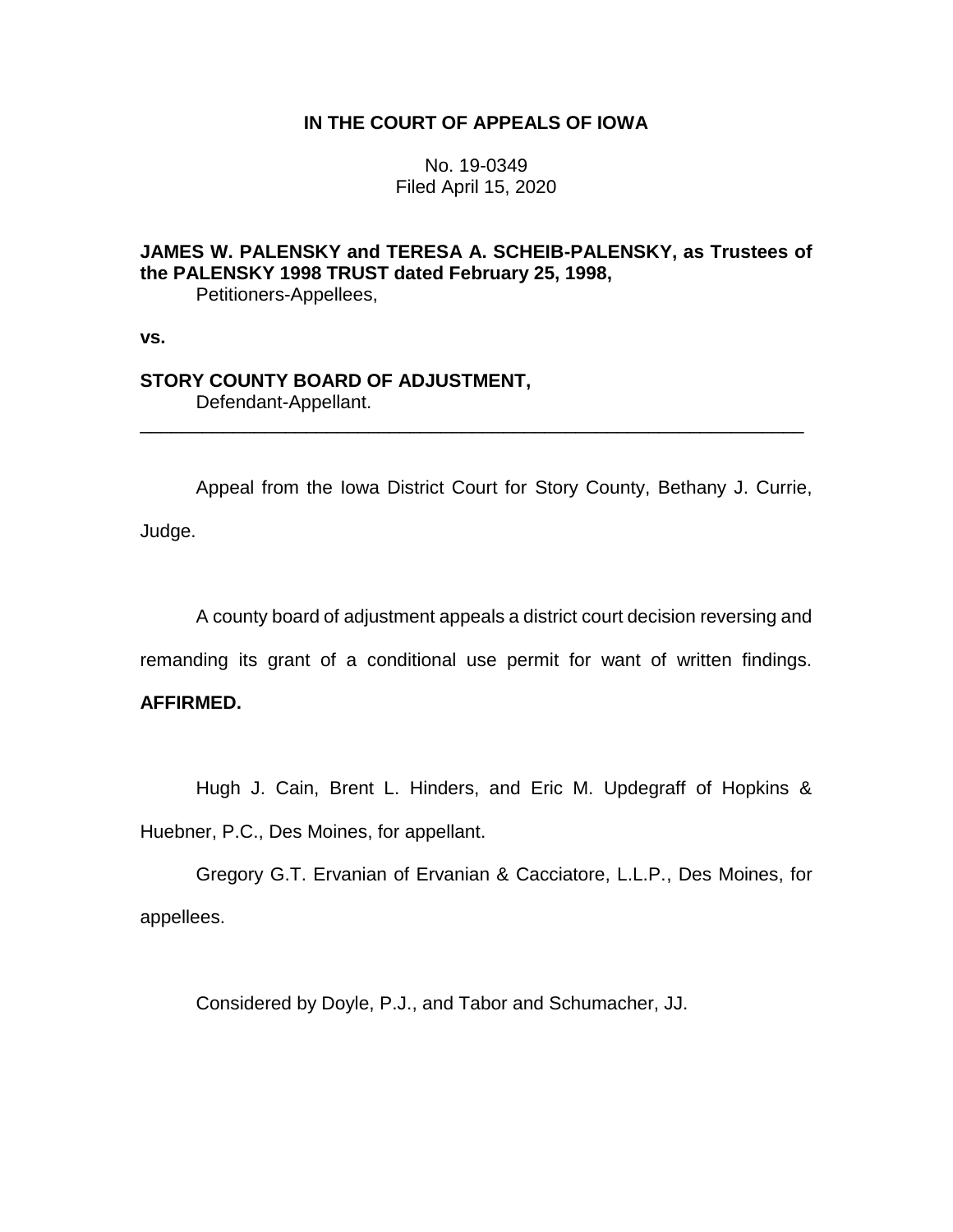### **SCHUMACHER, Judge.**

The Story County Board of Adjustment (Board) appeals from the district court's decision, which sustained a writ and annulled the Board's proceedings following the issuance of a conditional use permit (CUP). As Story County's own zoning ordinances require written findings and binding case law precedent requires written findings or substantial compliance with the same, we affirm the district court's decision.

### **I. Facts and Prior Proceedings**

Bradley Perkins sought a CUP from the Board to develop a seventy-four acre plat in southwest Story County. Perkins named the project "Raspberry Hill Resort" and hoped it would attract business as a wedding venue. His permit request outlined plans to build an event venue for 300 persons and expand an existing dwelling into a small bed and breakfast.

Following a February 7, 2018 meeting of the Story County Planning and Zoning Commission, the matter was heard before the Board on February 21, 2018. A Story County planner made a presentation regarding Perkins's request, and comments were received from several community members and other individuals, including Perkins. James Palensky and Teresa Scheib-Palensky, as trustees of the Palensky 1998 Trust (collectively, the Palenskys), own land neighboring the plat at issue and opposed the issuance of the CUP. The Board members asked questions and ultimately approved the CUP by a vote of three to one. The CUP certificate was recorded with the Story County Recorder's office on February 27, 2018.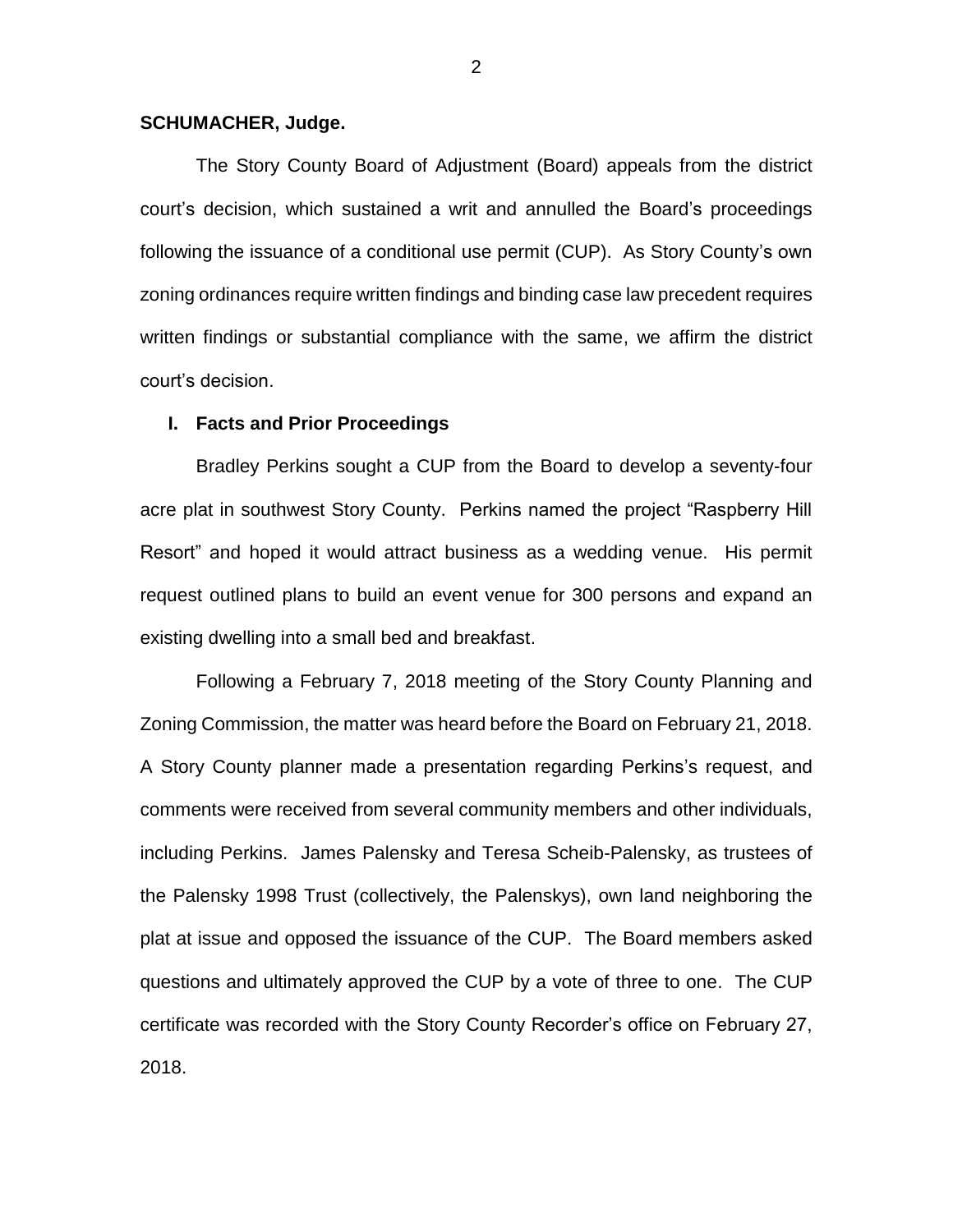The Palenskys timely petitioned for issuance of a writ of certiorari under Iowa Code section 414.15 (2018), alleging that the issuance of the CUP was arbitrary, unreasonable, and illegal. Hearing on the petition was held on January 24, 2019. The district court first considered the Palenskys' argument that the Board failed to establish findings of facts, as required by Story County land development regulations. The district court found the Board's failure to make written findings to be dispositive, relying on Story County land regulation ordinances; *Citizens Against Lewis & Clark (Mowery) Landfill v. Pottawattamie County Bd. of Adjustment*, 277 N.W.2d 921, 925 (Iowa 1979); and *Bontrager Auto Serv., Inc. v. Iowa City Bd. of Adjustment*, 748 N.W.2d 483, 488 (Iowa 2008). The court sustained the writ, annulled the Board's proceedings, and remanded for written findings of fact. The Board's appeal followed. While the appeal was pending, Perkins filed a motion to dismiss the appeal on the ground that the district court's order was not a final judgment, and therefore, the Palenskys did not properly file for interlocutory relief.

### **II. Scope and Standard of Review**

We review a district court's order annulling board proceedings for correction of legal error. *Bontrager*, 748 N.W.2d at 494–95; *W & G McKinney Farms, L.P. v. Dallas County Bd. of Adjustment*, 674 N.W.2d 99, 103 (Iowa 2004). "The district court's factual findings are binding on appeal if they are supported by substantial evidence." *W & G McKinney Farms*, 674 N.W.2d at 103.

### **III. Analysis**

We begin by considering and rejecting Perkins's motion to dismiss. Perkins argues the district court's order annulling the board's proceedings and remanding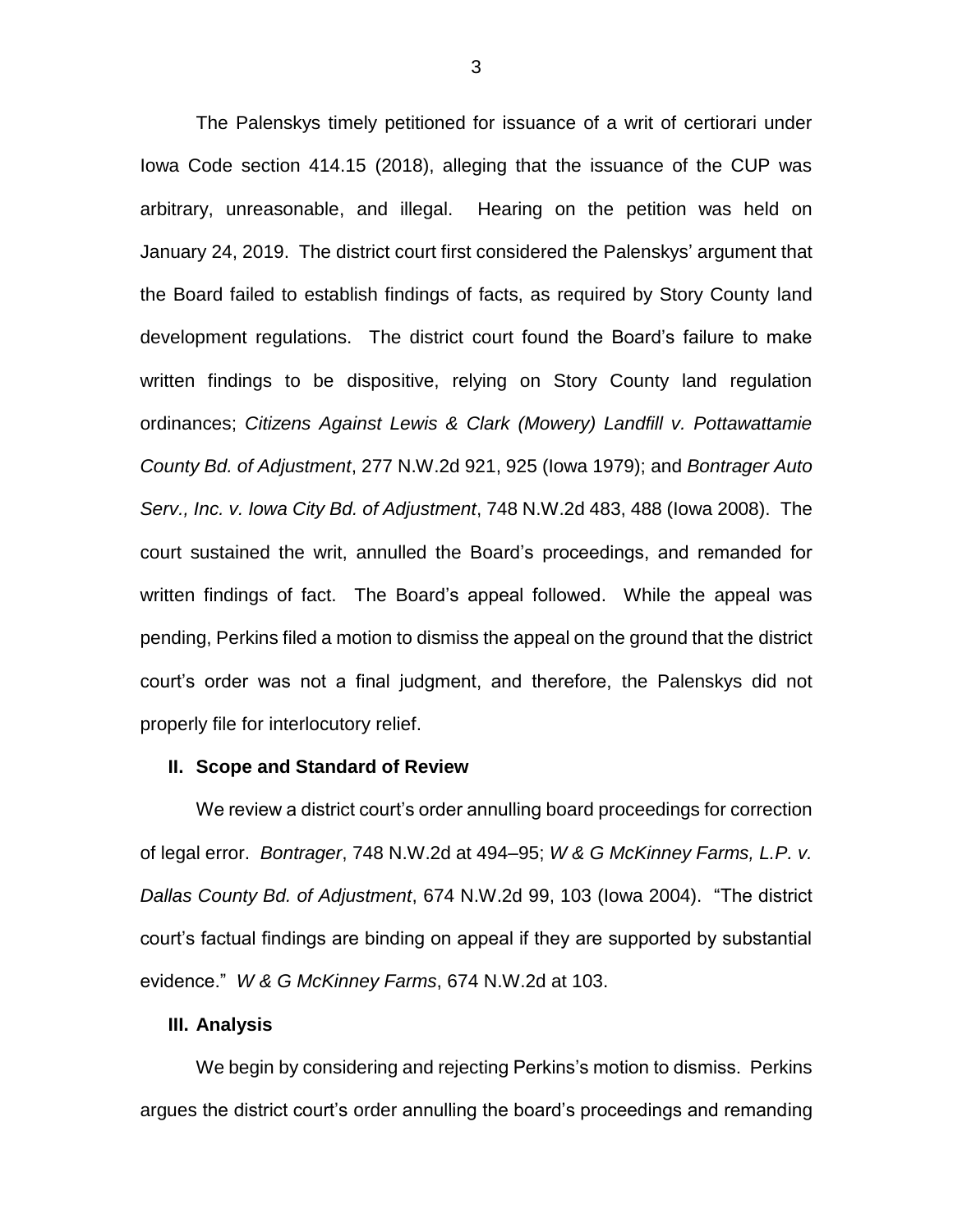for findings of fact required the Palenskys to file for interlocutory relief. We disagree.

A final judgment or decision is one that finally adjudicates the rights of the parties, and it must put it beyond the power of the court which made it to place the parties in their original positions. It is a determination which may be enforced by execution or in some similar manner.

*Crowe v. De Soto Consol. Sch. Dist.*, 66 N.W.2d 859, 860 (Iowa 1954). "A ruling or order is interlocutory if it is not finally decisive of the case." *Helland v. Yellow Freight Sys., Inc.*, 204 N.W.2d 601, 604 (Iowa 1973). A remand for further proceedings is to be differentiated from a limited remand for further factfinding. *See Reiter v. Iowa Dep't of Job Serv.*, 327 N.W.2d 763, 766–67 (Iowa Ct. App. 1982) (distinguishing between a limited remand and a remand for further proceedings); *compare* Iowa Code § 17A.19(7) (limited remand), *with* Iowa Code § 17A.19(10) (remand for further proceedings). When a district court grants a writ of certiorari holding a zoning board's decision to be illegal and remanding for further proceedings before the board, the district court fully relinquishes jurisdiction. *Sereda v. Zoning Bd. of Adjustment*, 641 N.W.2d 206, 208 (Iowa Ct. App. 2001) (citing *Bugely v. State*, 464 N.W.2d 878, 880 (Iowa 1991) ("[A]ll jurisdiction is lost in a remand for further proceedings, and a dissatisfied party can seek redress only by filing a new application, writ or appeal.").

Here, the district court gave a final adjudication of the parties' rights when it annulled the proceedings that granted Perkins a CUP. The district court concluded its order by saying, "It is therefore ordered the Petitioners' Petition for Writ of Certiorari is sustained, that *the previous proceedings of the Board are annulled*, and this matter is remanded to the Board for creation of written findings of fact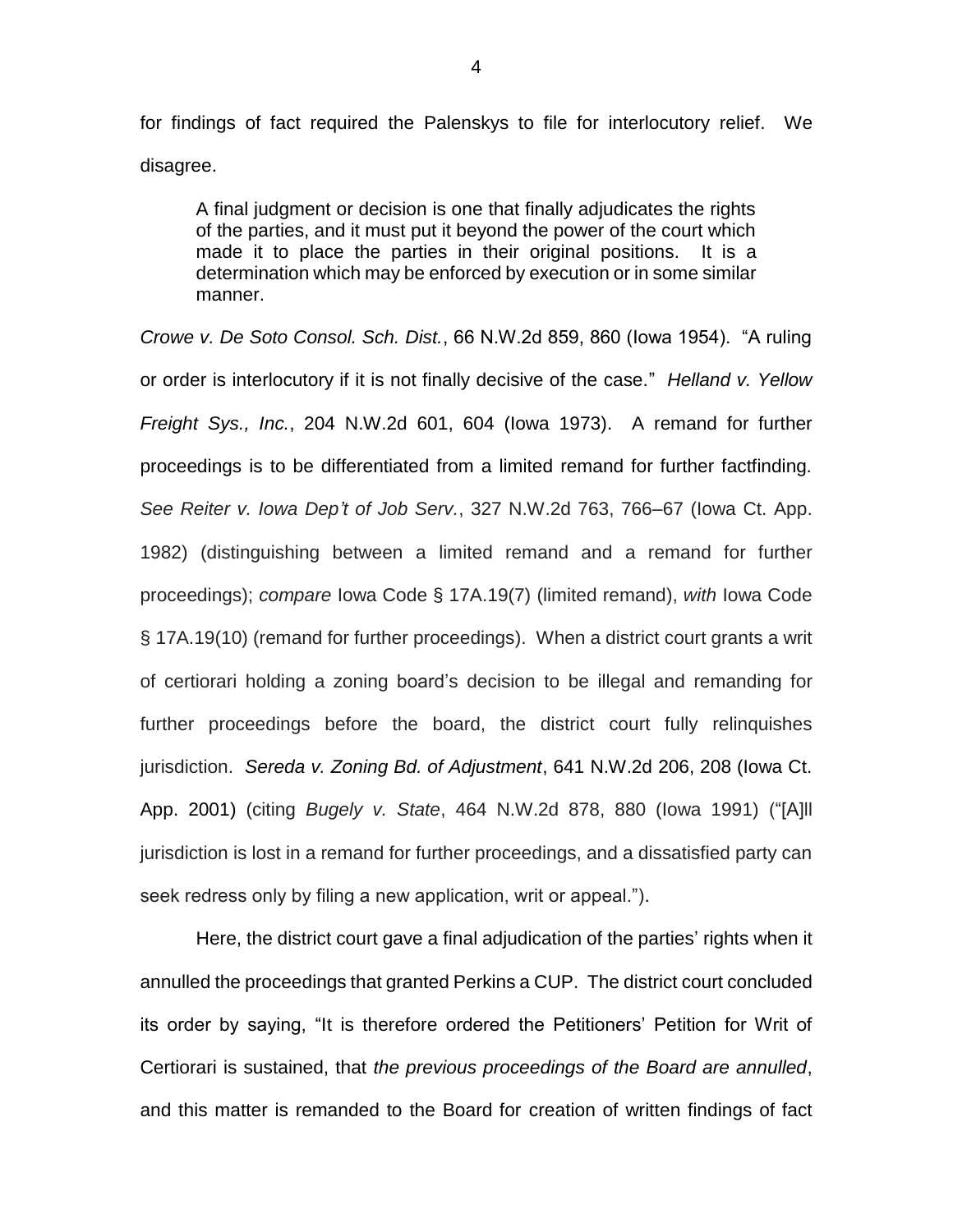regarding its decision to approve Perkins' CUP application." (Emphasis added). Perkins would have us interpret the district court's order as a limited remand because the court did not rule on the "substantive legality" of the CUP, but a court reviewing agency action "shall reverse, modify, or grant other appropriate relief from agency action" when prejudice results from either procedural or substantive error. *See* Iowa Code § 17A.19(10)(a)–(f). The annulment vacated the board's decision and determined the grant of the CUP to be illegal. Whether the dispositive illegality derived from a procedural or substantive defect is of no significance to the inquiry of finality.

While the district court did remand for "creation of written findings of fact regarding its decision to approve Perkins' CUP application," this instruction on how to proceed does not overcome the annulment of prior proceedings. As the board noted, "Currently, there is no effective decision from the Board of Adjustment concerning the Perkins CUP because the Iowa District Court annulled that decision."

Since the court annulled the Board's decision and relinquished jurisdiction over the case, its ruling was a final judgment. We therefore deny Perkins's motion to dismiss this appeal on the ground that the Palenskys were required to file for interlocutory relief.

We next turn to the merits of the arguments on appeal. The Board argues that the presentation by a county staff planner and comments from the public on various issues sufficed to satisfy the requirement of written findings of fact. The Palenskys argue the district court was correct in sustaining the writ and annulling the Board's proceedings given the Board's failure to make written findings of fact.

5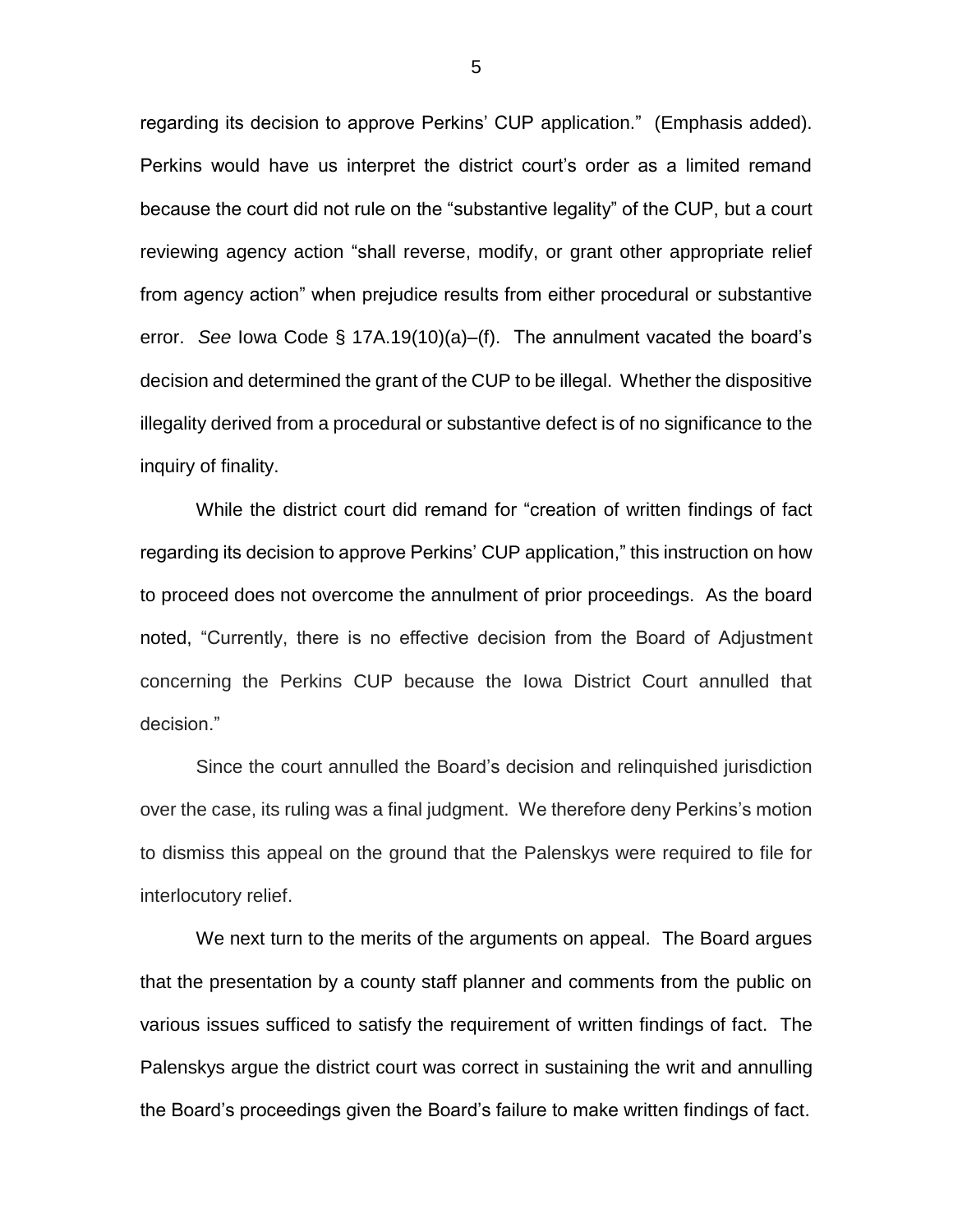In 1979, the Iowa Supreme Court promulgated the requirement that "boards of adjustment shall make written findings of fact on all issues presented in any adjudicatory proceeding." *Citizens*, 277 N.W.2d at 925. The court later clarified that substantial compliance with the written-findings requirement will suffice and strict compliance is not required. *Bontrager*, 748 N.W.2d at 488. "[S]ubstantial compliance means the statute or rule has been followed sufficiently so as to carry out the intent for which it was adopted." *Id.* (altered for readability) (citation omitted). The intent of the written-findings requirement is "to enable a reviewing court to determine with reasonable certainty the factual basis and legal principles upon which the board acted." *Citizens*, 277 N.W.2d at 925. However, "proceedings before a board of supervisors and like tribunals are necessarily informal and courts are not disposed to review them with technical strictness." *Thorson v. Bd. of Supervisors*, 90 N.W.2d 730, 735 (Iowa 1958).

In addition to the requirements of *Bontrager* and *Citizens*, the Board's decision in this case is subject to Chapter 90 of the Code of Ordinances of Story County.<sup>1</sup> Section 90.04(1) provides that "[t]he Board of Adjustment shall review the proposed development for conformance to" six criteria: compatibility; transition; traffic; parking and loading; signs and lighting; and environmental protection. Story County, Iowa, Code of Ordinances § 90.04(1) (2020). Section 90.04 further provides that

 $\overline{a}$ 

<sup>&</sup>lt;sup>1</sup> We observe that the parties' references to particular sections of the Story County Code of Ordinances are not in accord with the current numbering scheme of the code, and the parties did not include the 2017 ordinances in the record on appeal. Because none of the code provisions relevant and material to this appeal have been modified since the parties submitted briefs, we use the current numbering scheme.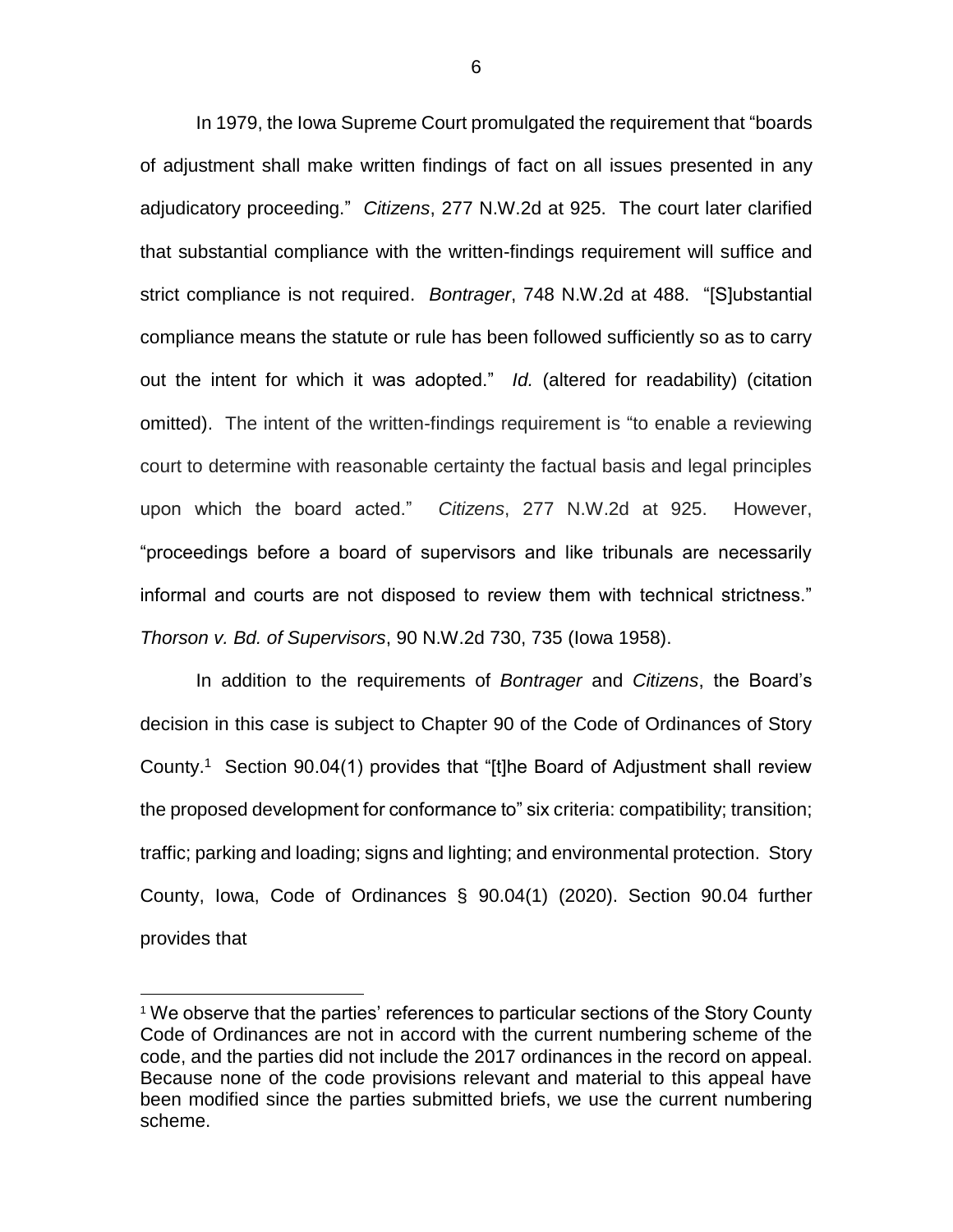[i]f the Board of Adjustment concludes that all development criteria will be met by the development, it shall approve the application and plans unless it concludes, based on the information submitted with the official application materials and at the hearing that if completed as proposed there is a strong probability the development will:

A. Not adequately safeguard the health, safety and general welfare of persons residing or working in adjoining or surrounding property; or

B. Impair an adequate supply (including quality) of light and air to surrounding property; or

C. Unduly increase congestion in the roads, or the hazard from fire, flood or similar dangers; or

D. Diminish or impair established property values on adjoining or surrounding property; or

E. Not be in accord with the intent, purpose and spirit of the Ordinance or the Cornerstone to Capstone (C2C) Comprehensive Plan.

*Id.* § 90.04(2).

In reviewing the six affirmative criteria in section 90.04(1) and considering the five dangers in 90.04(2), the code provides that the Board "shall establish a finding of facts based upon information contained in the application, the staff report, and the Commission recommendation and presented at the Commission or Board of Adjustment hearings." *Id.* § 90.03(3)(G)(1)(a). We read the Story County Ordinance in concert with the dictate of *Citizens* and *Bontrager* that boards must substantially comply with a requirement of written findings. "Although we give deference to the board of adjustment's interpretation of its city's zoning ordinances, final construction and interpretation of zoning ordinances is a question of law for us to decide." *Lauridsen v. City of Okoboji Bd. of Adjustment*, 554 N.W.2d 541, 543 (Iowa 1996). Because Iowa cases create a requirement of substantial compliance with a written-findings requirement, we need not reach the question of whether the Story County ordinance alone requires written findings. We conclude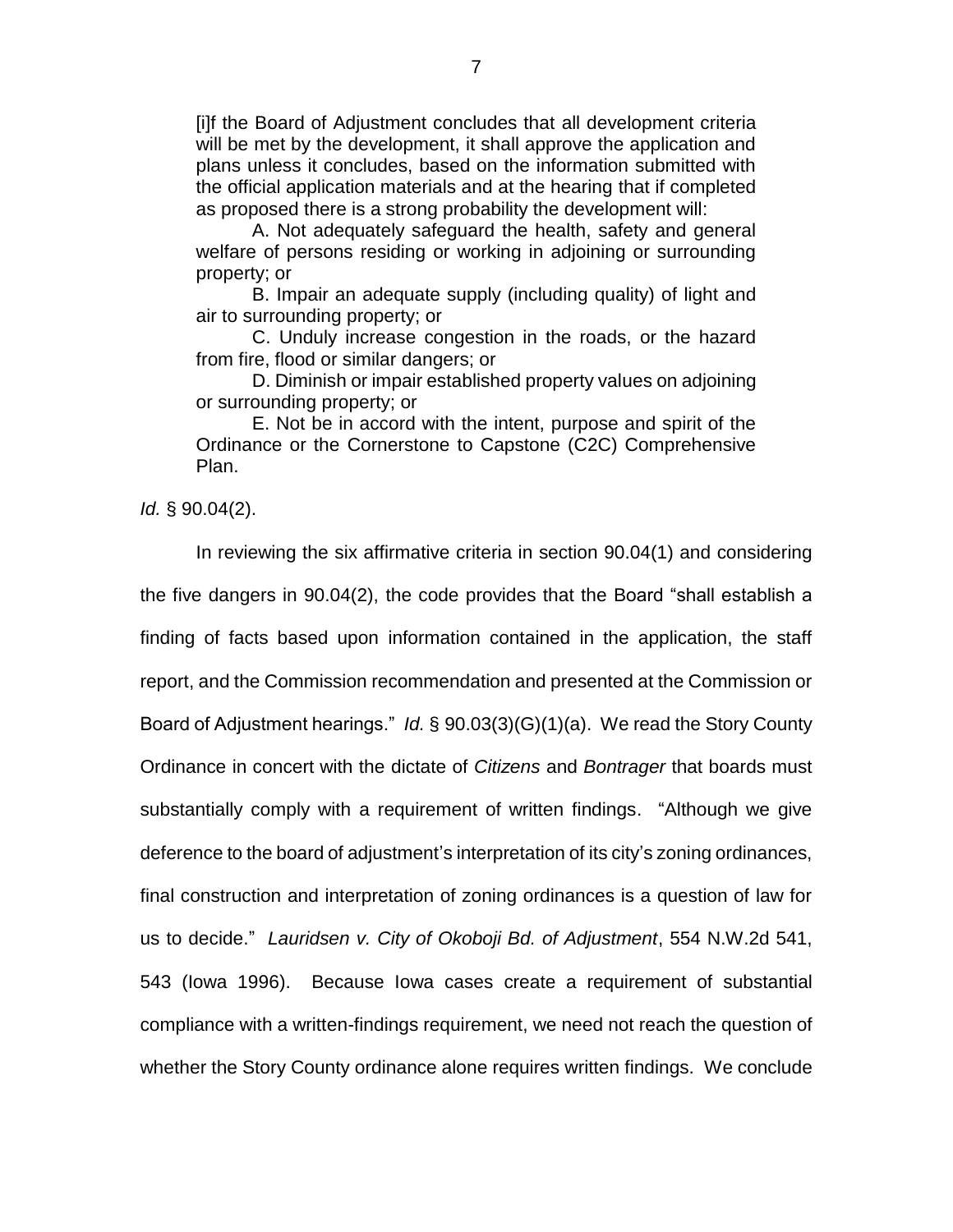the Board was required under *Bontrager* and its own ordinances to substantially comply with a requirement of written findings.

In *Bontrager*, a provider of homeless shelter housing sought to build a new facility and thus sought a zoning exception for the proposed site, which was zoned for commercial use. 748 N.W.2d at 485. The Iowa City Board of Adjustment approved the exception and filed a "written decision granting the application" several days later. *Id.* The written decision explained the board's finding that the new homeless shelter "will not be detrimental overall to the public health, safety, comfort or general welfare"; however, it failed "to specifically find in its written decision that the proposed exception would not substantially diminish or impair property values in the neighborhood." *Id.* at 486, 489. The district court reversed, holding the shelter "had failed to present substantial evidence [that] the proposed special exception would not substantially diminish or impair property values in the neighborhood." *Id.* at 486. The Iowa Supreme Court held that by making a factual finding on one of the two contested issues, the board substantially complied with the *Citizens* requirement to make written factual findings. *Id.* at 489–90. Relevant to the present case, the *Bontrager* court noted multiple instances in which board members expressed their views or commented on the applicable standards. *Id.* at 489. Moreover, the board's written decision in *Bontrager*, although it omitted mention of a critical governing standard, still "contained findings of fact, conclusions of law, and a disposition." *Id.* at 489.

In the instant case, the Board made no findings of fact or conclusions of law in the CUP certificate, the minutes, or the meeting itself, as reflected in the

8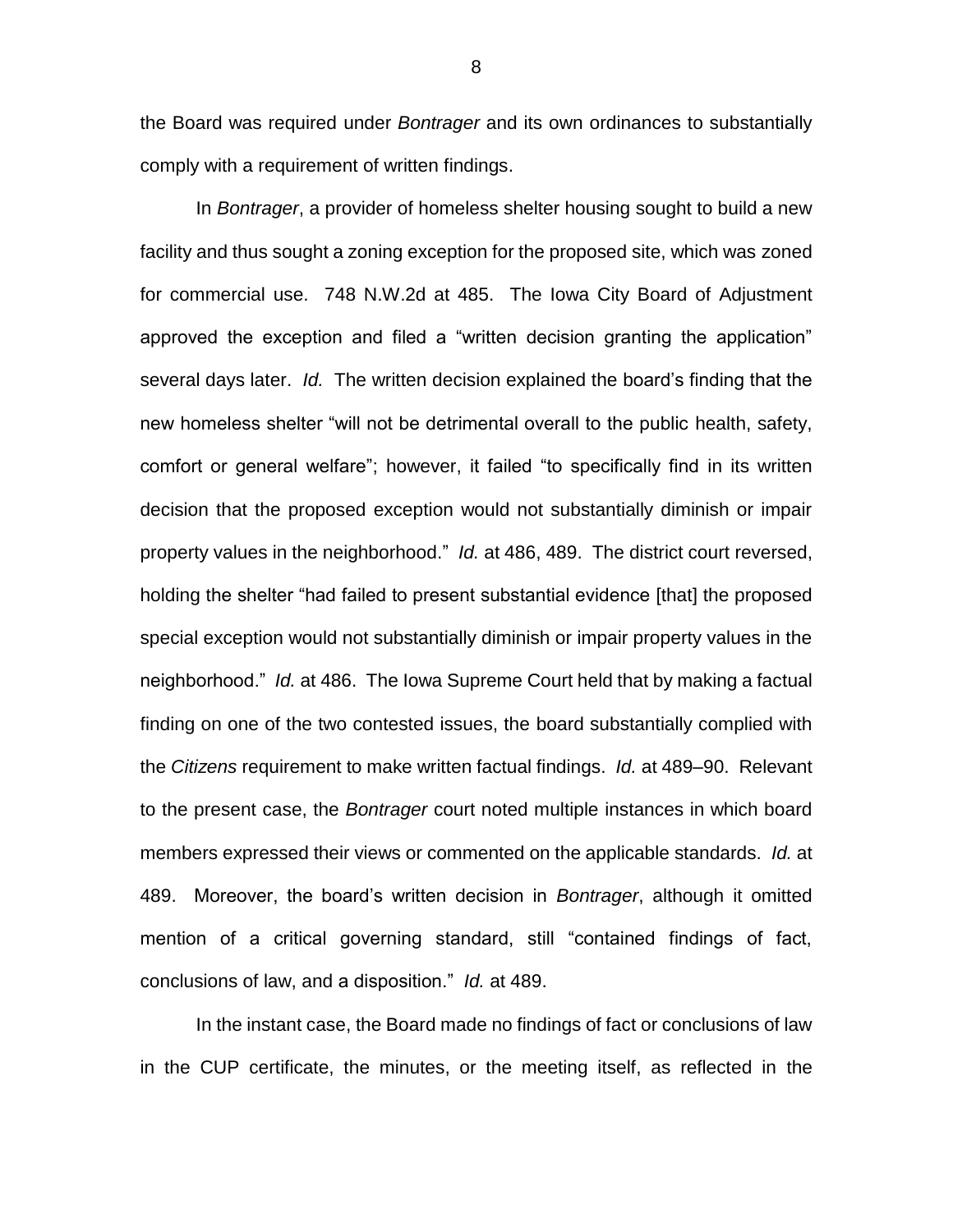transcript. In the "Certificate of Conditional Use Permit," the Board stipulated the

following conditions on the award of the CUP:

1. All parking stall areas shall be clearly marked in order to meet the Story County Land Development Regulations [s]ection 88.08 that all parking spaces and circulation routes are well-defined and clearly marked.

2. The applicant shall provide dust control on 240th Street adjacent to existing and future dwellings if daily traffic counts to and from the subject property exceed 150 vehicles per day. At any time, the Planning and Development Department may request the applicant to hire an engineer to study the traffic counts on 240th Street to and from the subject property.

3. A site plan meeting all requirements of the Story County Land Development Regulations shall be submitted for action by the Story County Board of Supervisors prior to the issuance of any Zoning Permits.

These conditions place limitations on the CUP that relate to the traffic, parking, and environmental protection criteria in section 90.04(1). However, the imposition of conditions on an issued permit cannot be read to constitute "establish[ing] a finding of facts" as required by the ordinance, particularly where, as here, the imposed conditions are taken verbatim from a recommendation by the planning and zoning commission. Likewise, while the transcript and minutes from the Board meeting reflect many of the board members' questions, neither the transcript nor the minutes contain findings of fact on the criteria set forth in section 90.04(1). Members of the Board made several statements to the effect that the panel would "deliberate," but any deliberation was off the record or devoid of explicit findings. A "finding of fact" is "[a] *determination* by a judge, jury, or administrative agency of a fact supported by the evidence in the record, usu[ally] presented at the trial or hearing." *Finding of Fact*, *Black's Law Dictionary* (11th ed. 2019) (emphasis added). Since a question cannot constitute a determination, the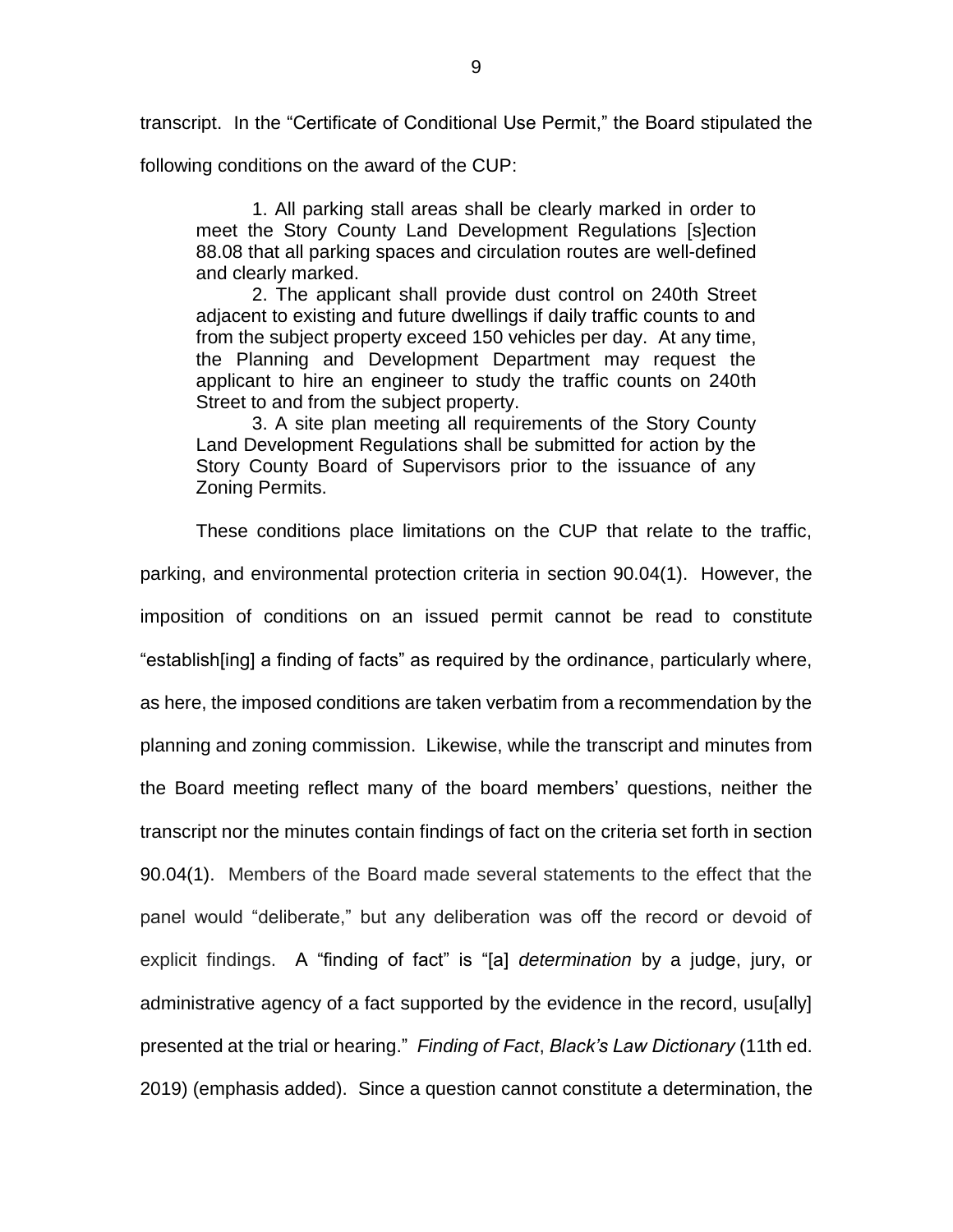Board made no determinations by simply asking questions about the criteria set out in section 90.04.

We recently encouraged zoning boards "to undertake a more thorough examination of ordinance requirements in future proceedings." *Graziano v. Bd. of Adjustment of Des Moines*, No. 16-1753, 2017 WL 5185434, \*1 (Iowa Ct. App. Nov. 8, 2017). In this unpublished case, the board issued a written decision five days after the meeting in which the board granted the requested exception, and in the written decision the board "adopt[ed] nearly verbatim *the rationale* provided in the written report of the city staff member." *Id.* at \*3 (emphasis added). While we upheld the zoning exception in that case, we characterized the result as "a close call." *Id.* at \*1. In contrast with *Graziano*'s "close call," the Raspberry Hill Resort CUP Certificate contained no written rationale and no other written decision was issued aside from the certificate, which contained only bare conditions unaccompanied by findings or reasoning.

The district court characterized three of our recent unpublished cases as expanding on *Bontrager*'s departure from the strict rule of *Citizens*, saying we have upheld board decisions "with no written findings whatsoever." While the district court disregarded these cases as nonbinding, we find it instructive to consider their holdings.

First, in *Condon Cabin, LLC v. Dickinson County Bd. of Adjustment*, No. 15- 1345, 2016 WL 5484947, at \*3 (Iowa Ct. App. Sept. 28, 2016), we found substantial compliance when the board made three written findings in its grant of a variance. Similar to the instant case, the plaintiff claimed the board of adjustment failed to make written findings as required by zoning ordinances. *Condon Cabin*, 2016 WL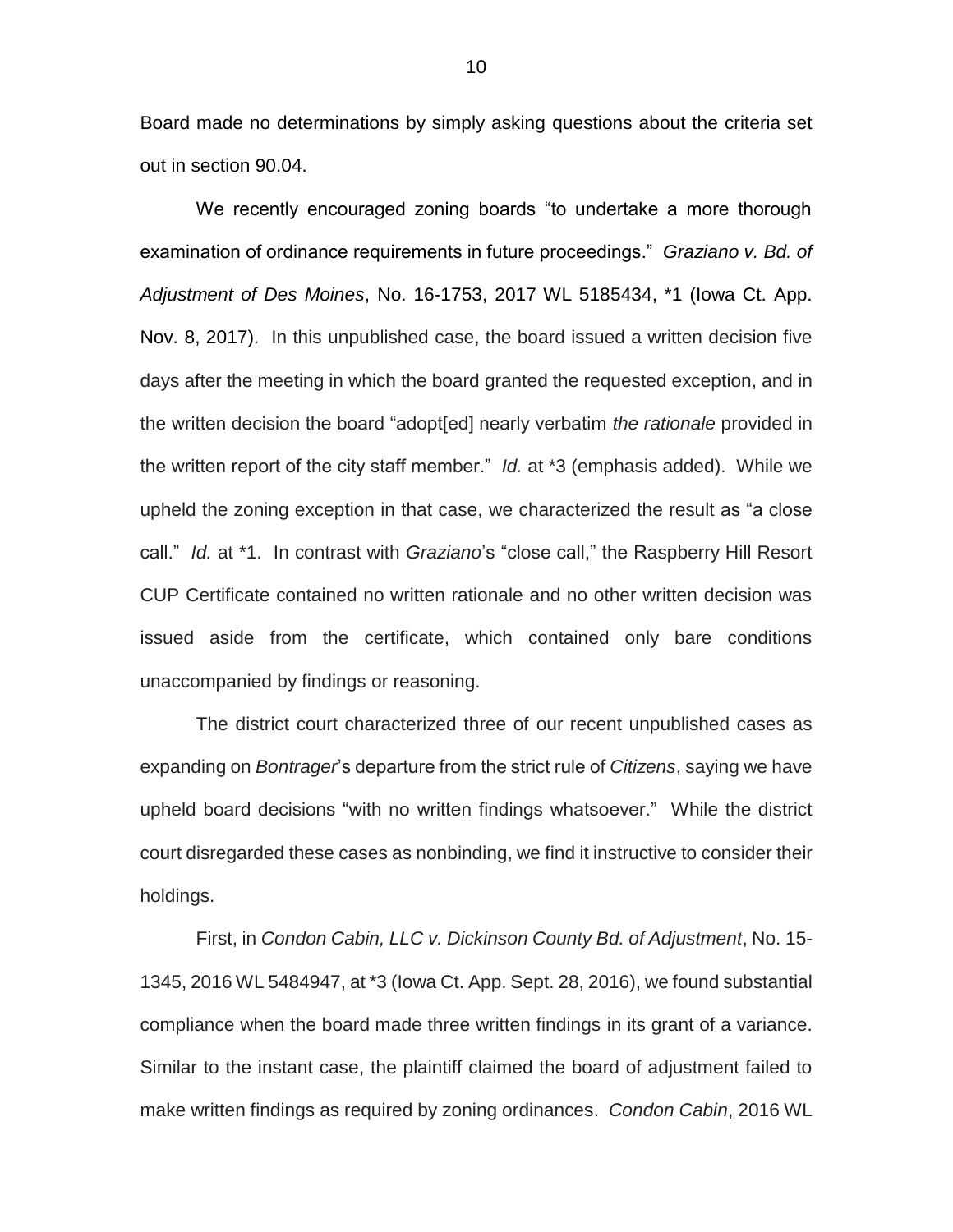5484947, at \*1. However, in *Condon Cabin*, we noted "[t]he Board made findings on the issues required of them." *Id.* at \*3. Handwritten on a form titled "Findings of the Board of Adjustment [:] Variance Application" were the following statements: "Approved: 1Ai.-something unique or special about the property"; "Deny: B.[V]. The variance will be harmful to the neighborhood or detrimental to the public welfare"; "3a. Merely a convenience to the applicant"; and "Application is approved with the change in the garage plan to 5′ side yards with Jim Blum's proposed drainage plan on the Mohling property only." *Id.* at \*4. Though there was conflict between the statements indicating approval and those indicating denial, we found no illegality since the two dissenting votes on the panel of five explained the conflict. *Id.* In addition to written findings, we considered the relevant ordinance, the application, and testimony from a number of people. *Id.* at \*3. While we said "[w]ith this information the Board could decide all three of the findings required of them," which could be read to imply that presentation of information to a board is sufficient to constitute "findings," the board did in fact make truncated written findings. *Id.* We do not therefore read *Condon Cabin* as standing for the proposition that mere presentation of information to a board alone suffices to satisfy the board's obligation to make findings. Because the board conducted a hearing on the issues on which it subsequently made written findings, we found the *Condon Cabin* board complied with the requirements of *Bontrager* and *Citizens*.

Second, in *A-Line Iron & Metals Inc. v. Cedar Rapids Bd. of Adjustment*, No. 10-0232, 2010 WL 4484399, at \*3 (Iowa Ct. App. Nov. 10, 2010), we upheld the board's denial of a conditional use permit even though the written order "fail[ed] to include written findings of facts or conclusions of law." Finding the record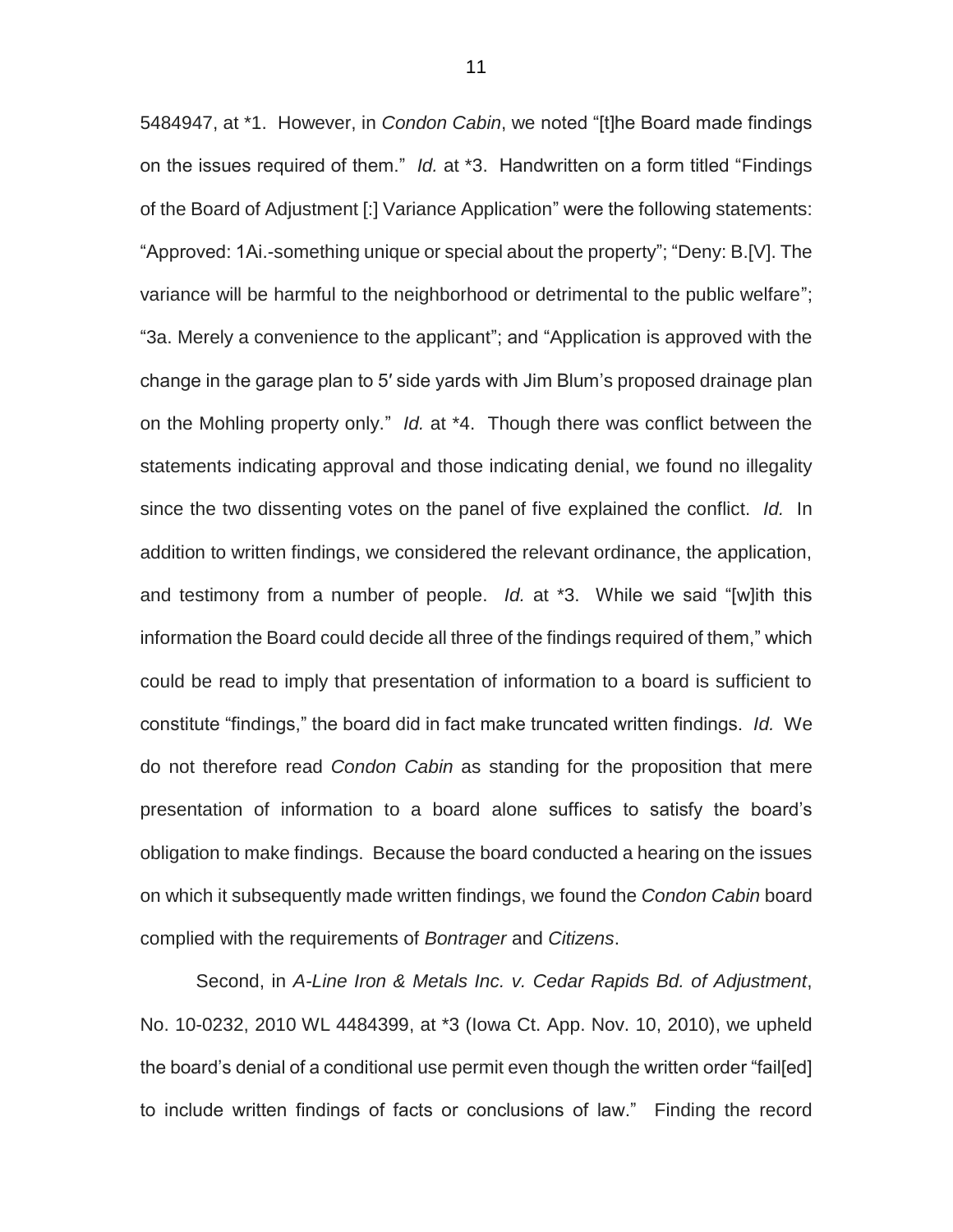nevertheless sufficient "to enable a reviewing court to determine with reasonable certainty the factual basis and legal principles upon which the board acted," *Citizens*, 277 N.W.2d at 925, we held "the minutes of the meeting and the transcript from the meeting clearly show the Board denied the petition because the intended use of the property was not consistent with the use of nearby property, did not match the character of the neighborhood, and was not compatible with surrounding property." *A-Line*, 2010 WL 4484399 at \*3. Most importantly, the meeting minutes in *A-Line* "nearly recite verbatim" a board member's statement emphasizing how the proposed use was out of character for the neighborhood:

I would go to what I would call the three Cs. As I go back into the book here and look at the three Cs it was pointed out that I would just call them consistency, or consistent character, and compatible and as I look at this and as much as I would like to see a new business and new employees, I would say in my opinion we don't have consistency with the land use. We are out of character for the neighborhood and being out of character it lacks the compatibility that I would like see to be able . . . .

*Id.* at \*2. After discussing the facts of *Bontrager*, our decision in *A-Line* almost wholly relied on the above statement in finding substantial compliance with the requirement of written findings. *See id.* at \*3. In contrast, a review of the hearing transcript in the instant case reveals no statement rising to the same level of import. Thus, while *A-Line* and the instant case similarly lack "written findings of facts or conclusions of law," the *A-Line* board made at least one on-the-record comment synthesizing the merits of the application with the applicable standards.

Third, in *Wiebbecke v. Benton County Bd. of Supervisors*, No. 06-1672, 2008 WL 2746342, at \*2 (Iowa Ct. App. July 16, 2008), we affirmed the district court's approval of a board decision denying a requested variance. The board in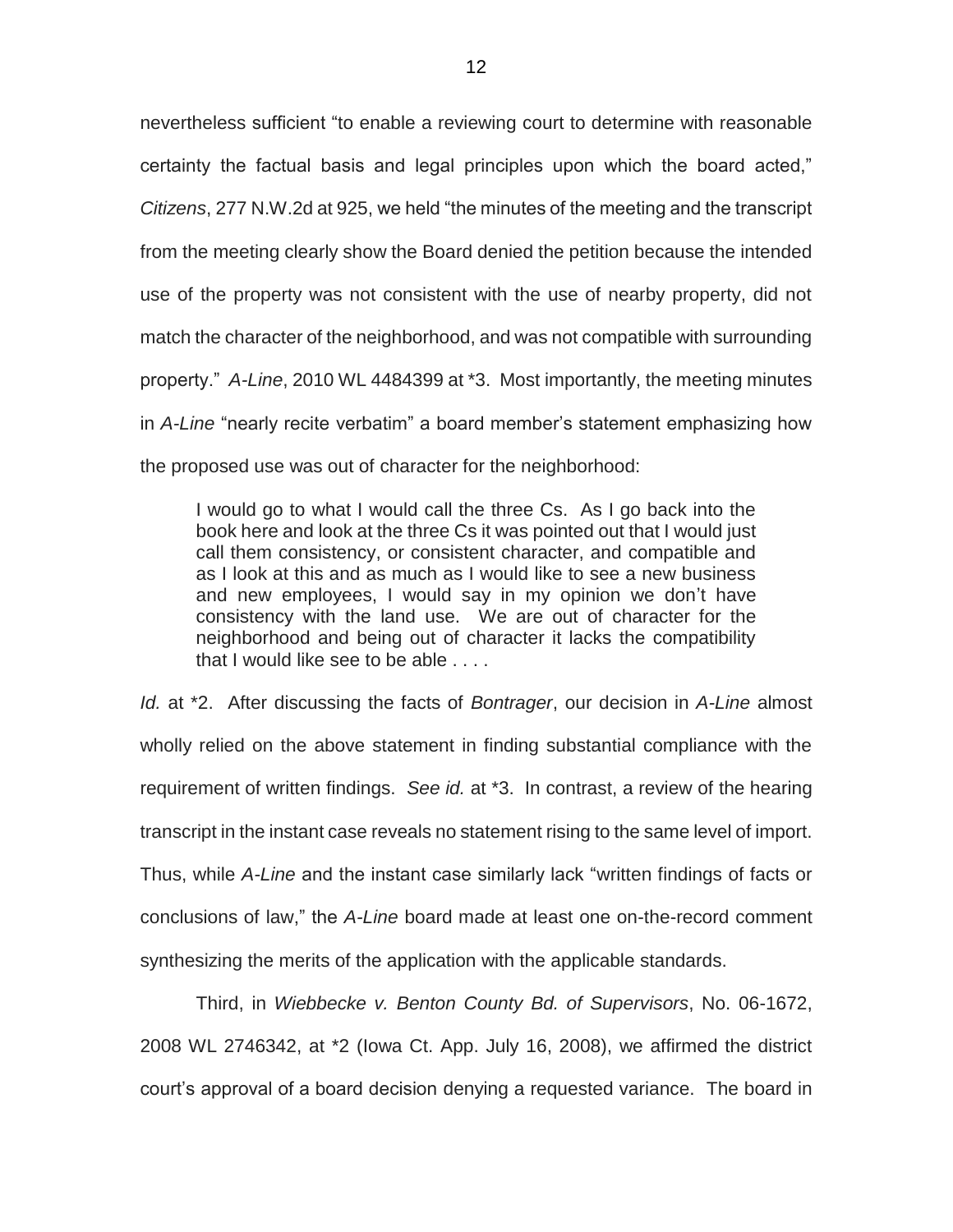that case issued no written findings. *Wiebbecke*, 2008 WL 2746342, at \*2. While in finding substantial compliance we considered public comments, questions from the board, and the availability of minutes and a transcript—as the Board here argues should suffice for substantial compliance—we found that the minutes of the meeting stated a crucial reason for the denial of the requested variance. *Id.* at \*1. The land in question had a corn suitability rating of eighty-five, and Benton County prohibited the granting of variances to land with ratings over seventy. *Id.* The result in *Wiebbecke* is thus easily distinguishable from the instant case because the *Wiebbecke* board's minutes stated a clear rationale for the denial of the variance. *See id.*

Relying on a statement in *Bontrager* that emphasized the Board's awareness of an applicable standard, the Board argues we have a sufficient basis for review since the board's approval of the CUP indicates by implication that the board found compliance with the relevant Story County ordinances. The Board argues "[t]he situation might be different if the Board of Adjustment denied the CUP application and did not indicate which factor weighed against the decision. However, in the situation where a Board of Adjustment approves an application, then it obviously found that all of the factors were met." We find this argument unavailing, as such an approach would apply different procedural requirements on the basis of whether a decision issued in the affirmative or the negative. The Board also argues "[t]he Court should avoid requirements that a Board of Adjustment fill out paperwork that essentially says 'We find factor 1 is met' and then have a detailed finding of fact addressing each argument." Our previous decisions make clear that we have not reviewed board decisions with "technical strictness."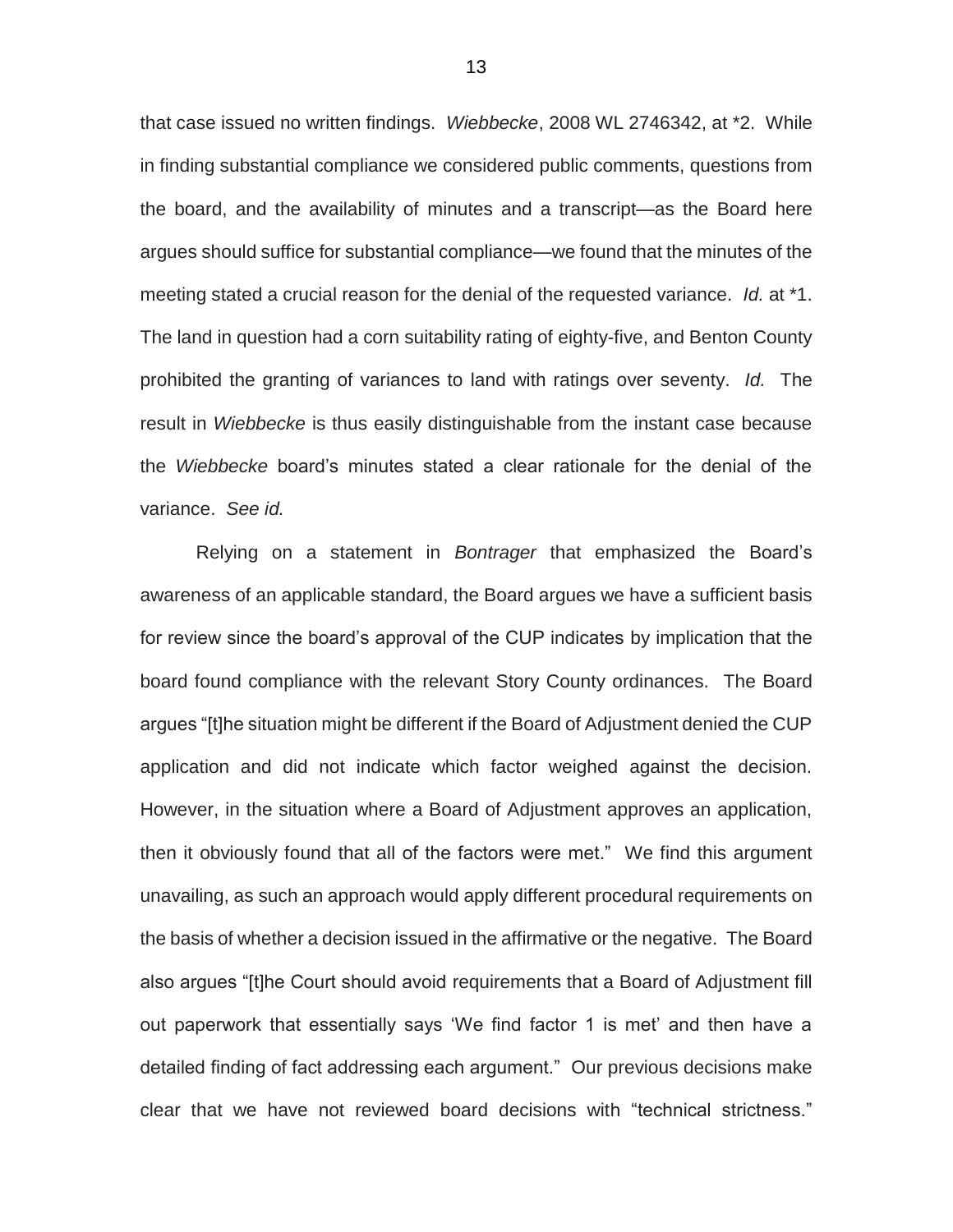*Thorson*, 90 N.W.2d at 735. But we cannot approve of a board decision completely without findings. To do so would increase "judicial usurpation of administrative functions" by forcing reviewing courts to review large records and make divinations about the boards' processes; assure less "careful administrative consideration" by allowing sophisticated advisor presentations to substitute for determinations by board members; and eviscerate a mechanism that safeguards jurisdictional boundaries. *See Citizens*, 277 N.W.2d at 925 (discussing the practical reasons for a requirement of administrative findings).

The Story County Code of Ordinances further supports the district court's decision. It requires that "[t]he Board of Adjustment shall establish a finding of facts based upon information contained in the application, the staff report, and the Commission recommendation and presented at the Commission or Board of Adjustment hearings." Story County, Iowa, Code of Ordinances § 90.03(3)(G)(1)(a). This language indicates that the finding of facts are to be not substituted by but based upon the information in the application, staff and Commission recommendations, and hearing testimony. Put another way, Story County Code stipulates that a staff report is not a substitute for the Board's findings. *See id*.In the county planner's presentation of the CUP application, she addressed the standards for approval set out in section 90.04. This process ensured that the Board would consider the affirmative criteria in subsection (1) and the health and safety dangers in subsection (2), thereby complying with the requirements of section 90.04. Yet this staff analysis of the review standards did not dispense with the Board's duty to "establish a finding of facts based upon information contained in . . . the staff report." *Id.* Nor did it dispense with the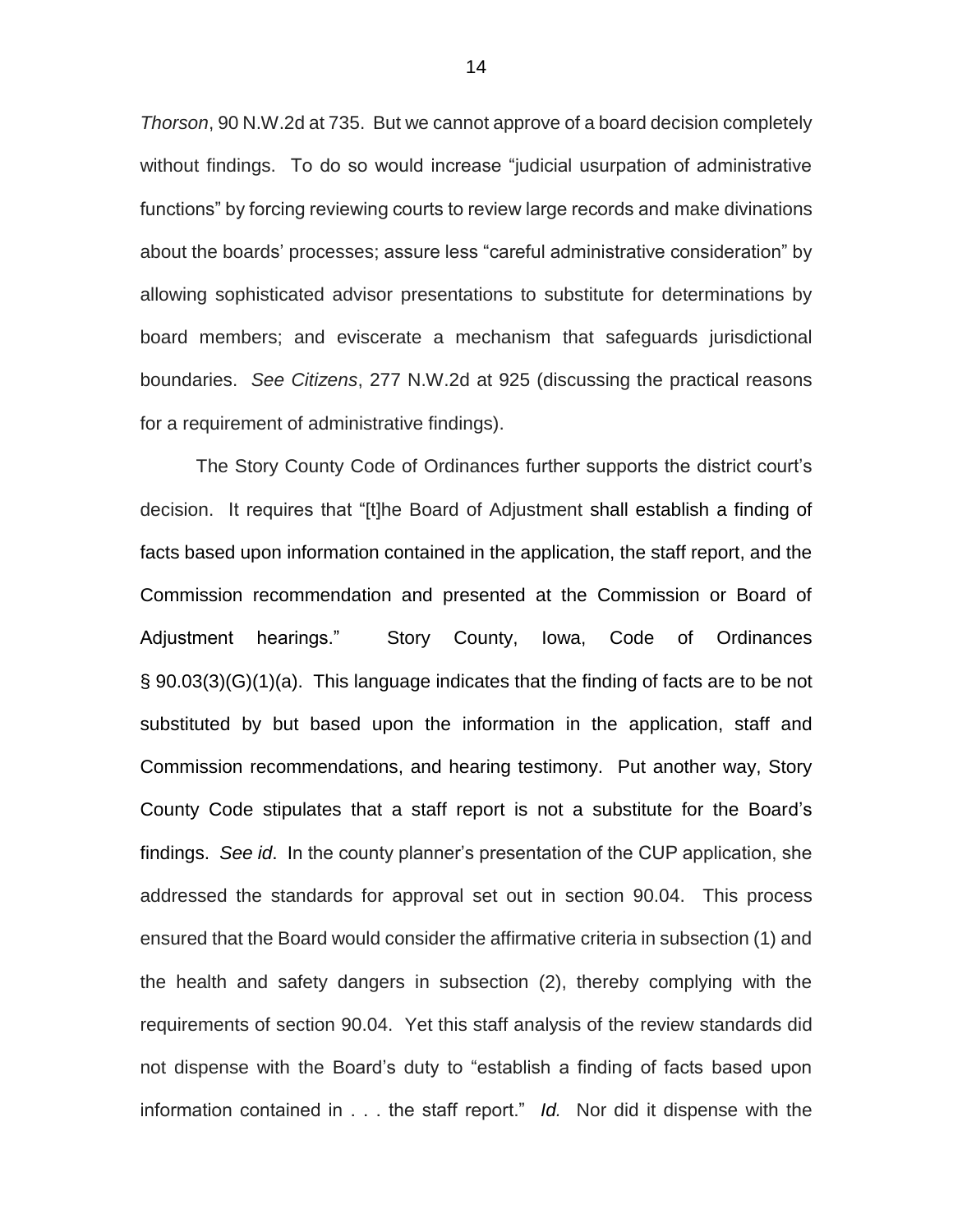Board's duty to substantially comply with a requirement of written findings of fact that would "enable [this] reviewing court to determine with reasonable certainty the factual basis and legal principles upon which the board acted." *Citizens*, 277 N.W.2d at 925. In short, it could not serve as a substitute for the Board's findings.

One board member offered something approximating a finding that the proposed use was highly desired in the Ames area but noted that the desirability of a proposed use is not one of the relevant criteria or grounds of review:

I mean, there's no doubt, Ames can use this type of venue. And the—the fact that it's on almost 80 acres to me is a very high plus. The fact that it's—the residence and the lodging is going to be into the middle of the property is a plus. The fact that it's in a natural environment, there are people—I mean, there's—the type of venue they want to produce is a very needed thing in Story County . . . but . . . that's not our job to decide on those merits. We have to go into the compatibility and all that kind of stuff . . . .

Aside from that comment, which was explicitly qualified as outside of the scope of the Board's review, the Board also engaged in a lengthy discussion of the fire safety implications of the proposed development. Yet, the fire safety discussion did not include findings. Beyond these, the record reflects no reasoning or conclusions regarding the standards for approval set out in section 90.04.

We are ever mindful of the informal nature of such proceedings; however, the Board's complete lack of findings here does not allow a reviewing court to "determine with reasonable certainty the factual basis and legal principles upon which the board acted." *Citizens*, 277 N.W.2d at 925. The Board made no written or oral findings of fact; no board member affirmatively commented on the proposed exception's compliance or noncompliance with the relevant criteria; and no rationale for approval was offered, written or otherwise. It is not an excessively